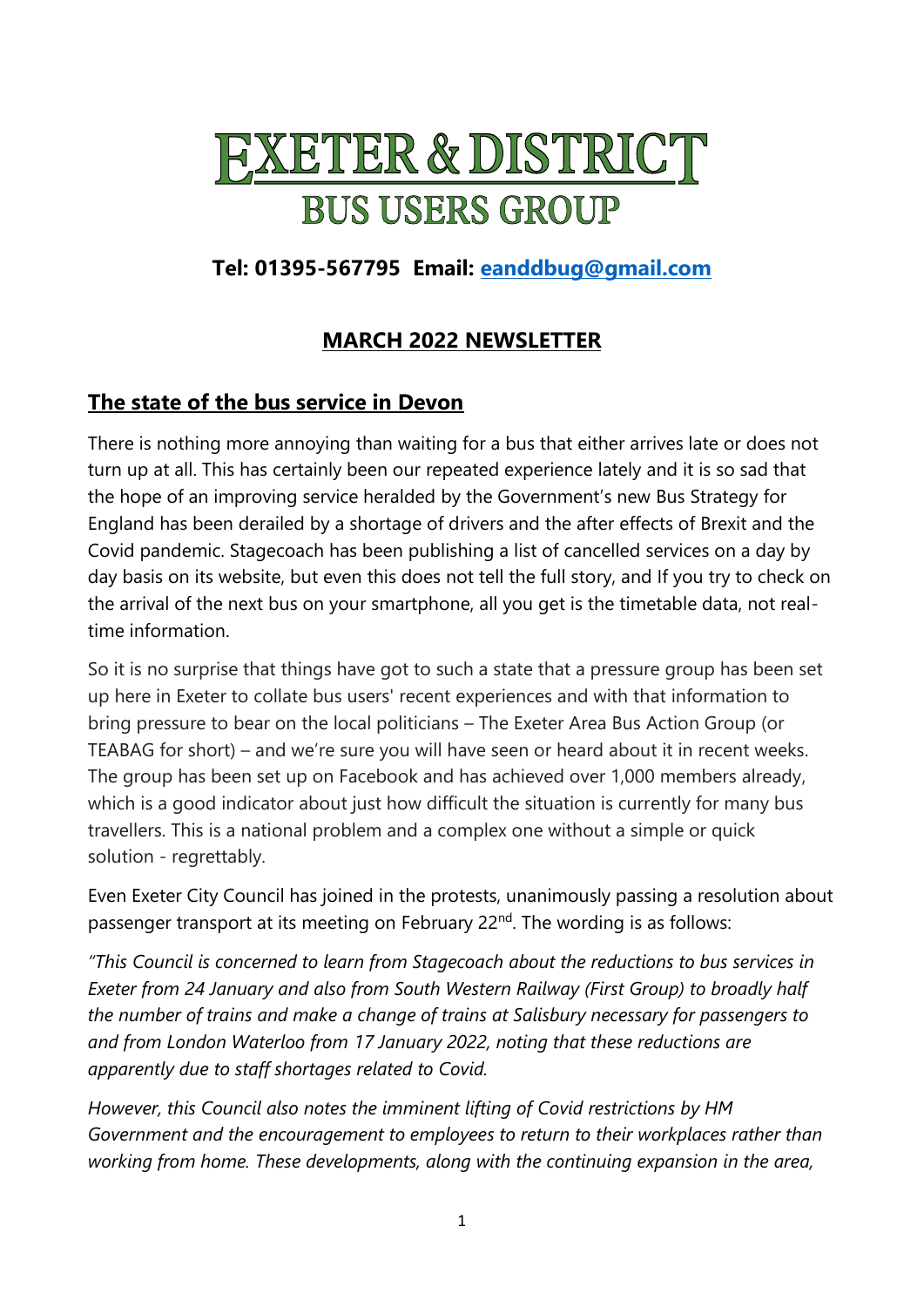*are very likely to encourage car usage to at least pre-Covid levels and, in consequence, a rise in congestion and emissions running counter to Council policies on carbon reduction.*

*This Council considers that radical solutions are needed to public transport in Exeter in addition to the reversal of the above-named cuts. It calls for a wide-ranging examination by the Exeter City Council Transport Working Group of the possibilities, for example, of Council run bus services (as existed in Exeter 1904-1970), bus and train performance contracts, electric buses, a city-wide tram system, emission charging for road vehicles and workplace charging levies to fund transport improvements."* 

Here in the Exeter and District Bus Users Group, we are in for the long haul and are continuing to pressure Stagecoach to improve both its infrastructure and services, and to encourage Devon CC as Local Transport Authority and author of its 'Bus Services Improvement Plan' to invest in as many upgrades to the County-wide bus services as funding will allow.

# **April cuts (nearly!)**

Emergency funding for the bus industry during the pandemic was originally due to finish on March 31<sup>st</sup>, leaving many in the industry wondering what would happen afterwards. Some leaders were predicting that because passenger numbers have not yet returned to pre-covid levels, services would have to be cut by up to 30%, in which case notice of withdrawal by operators would have to be given to the Traffic Commissioners by mid-February. However, on March 1<sup>st</sup> the Transport Secretary Grant Shapps belatedly announced that a final tranche of energy funding would be made available to cover costs over the next six months. The statement says:

*"As the sector continues to deal with the ongoing effects of the pandemic and the emergence of new travel patterns, the financial challenges faced by the bus and light rail sector remain. The department recognises the importance local transport services have to the people and economies of the areas they serve and understands that the removal of funding now would create a 'cliff edge' with the prospect of overnight reductions in services. Such an outcome would undermine our aspirations set out in the [National bus strategy](https://www.gov.uk/government/publications/bus-back-better) …… white paper to improve transport connectivity.*

*I can therefore announce that [we will provide over £150 million in further financial support](https://www.gov.uk/government/news/over-150-million-provided-to-safeguard-local-transport-services-as-the-country-emerges-from-the-pandemic)  [to the local transport sector.](https://www.gov.uk/government/news/over-150-million-provided-to-safeguard-local-transport-services-as-the-country-emerges-from-the-pandemic) This will fund bus operators and local authorities responsible for bus and light rail services from April until October and is the final COVID-19 support package the government will provide to the sector."*

## **Public consultation on the BSIP**

If you recall from our December newsletter, once the Bus Services Improvement Plan was published at the end of October, Devon CC was planning to carry out a public consultation